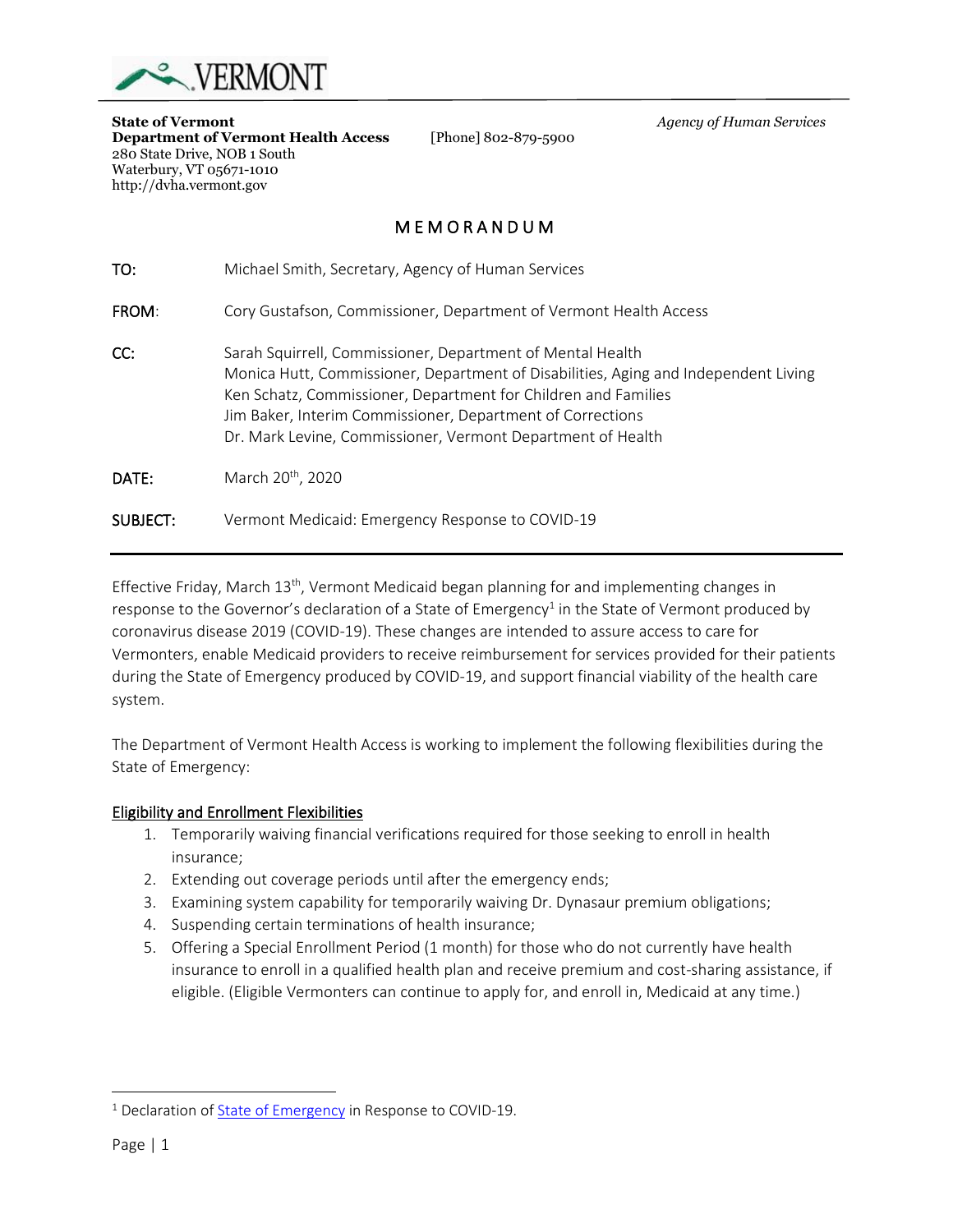## Provider Enrollment Flexibilities

- 1. Temporarily waive provider enrollment requirements to ensure a sufficient number of providers are available to serve Medicaid enrollees. Such requirements include the payment of application fees, criminal background checks, or site visits.
- 2. Temporarily cease the revalidation of providers who are located in-state or otherwise directly impacted by a disaster.
- 3. Temporarily waive requirements that physicians and other health care professionals be licensed in the state or territory in which they are providing services, so long as they have equivalent licensing in another state.

### Cost-Sharing Flexibilities

- 1. Exempt all co-payments for outpatient hospital services for Medicaid members during the Emergency produced by COVID-19;
- 2. [Exempt co-payments for supportive medications](https://dvha.vermont.gov/sites/dvha/files/documents/COVID19_FINAL.pdf) (i.e. cough/cold/analgesics/inhalers) for Medicaid members during the Emergency produced by COVID-19. Additional Pharmacy benefit changes:
	- Allowing members to receive early refills for medications to ensure Medicaid members have up to an extra 30-day to 90-day supply as needed.
	- Expanding the allowed day supply limit for Suboxone, buprenorphine, and buprenorphine/naloxone prescriptions up to a 30-day supply.
	- Removing the 90-day supply requirement for select medications to allow Vermont pharmacies to better manage their inventory to avoid medication shortages.

## Coverage and Reimbursement Response

- 1. [Coverage and reimbursement for the use of 3](https://dvha.vermont.gov/sites/dvha/files/documents/News/DVHA_Memo_Provider%20Guidance%20in%20Response%20to%20COVID-19%20FINAL%2003.18.20.pdf) 'triage codes' to allow providers to receive payment for brief virtual communication services used to determine whether an office visit or other service is needed.<sup>2</sup> These codes, G0071 (virtual communication services for FQHCs and RHCs<sup>3,4,5</sup>), G2012 (i.e., virtual check-in via telephone) and G2010 (i.e., remote evaluation of a recorded video or image) for providers in non-FQHC/RHC settings, are often referred to as 'triage codes' because they are intended to allow providers to be reimbursed when a patient checks in with the provider via telephone or other telecommunications device to decide whether an office visit or other service is needed.
- 2. Providing reimbursement at the same rate for medically necessary, clinically appropriate services (e.g. new patient and established patient office visits, psychotherapy, etc.) delivered by [telephone](https://dvha.vermont.gov/sites/dvha/files/documents/News/DVHA_Memo_Provider%20Guidance%20in%20Response%20to%20COVID-19%20FINAL%2003.18.20.pdf) as the rate currently established for Medicaid-covered services provided through telemedicine/face-to-face.
- 3. Importantly, it was announced on Tuesday, March  $17<sup>th</sup>$  by the Office for Civil Rights at the U.S. Department of Health and Human Services (HHS) that effective immediately, the Office will [exercise its enforcement discretion and will waive potential penalties for HIPAA violations against](https://www.hhs.gov/about/news/2020/03/17/ocr-announces-notification-of-enforcement-discretion-for-telehealth-remote-communications-during-the-covid-19.html)

<sup>&</sup>lt;sup>2</sup> G0071 for FQHCs and RHCs only and G2012 & G2010 for providers located in non-FQHC/RHC settings.

<sup>&</sup>lt;sup>3</sup> FQHC: Federally Qualified Health Center; RHC: Rural Health Clinic.

<sup>4</sup> <https://www.cms.gov/Center/Provider-Type/Federally-Qualified-Health-Centers-FQHC-Center>

<sup>5</sup> <https://www.cms.gov/Medicare/Medicare-Fee-for-Service-Payment/FQHCPPS/Downloads/VCS-FAQs.pdf>